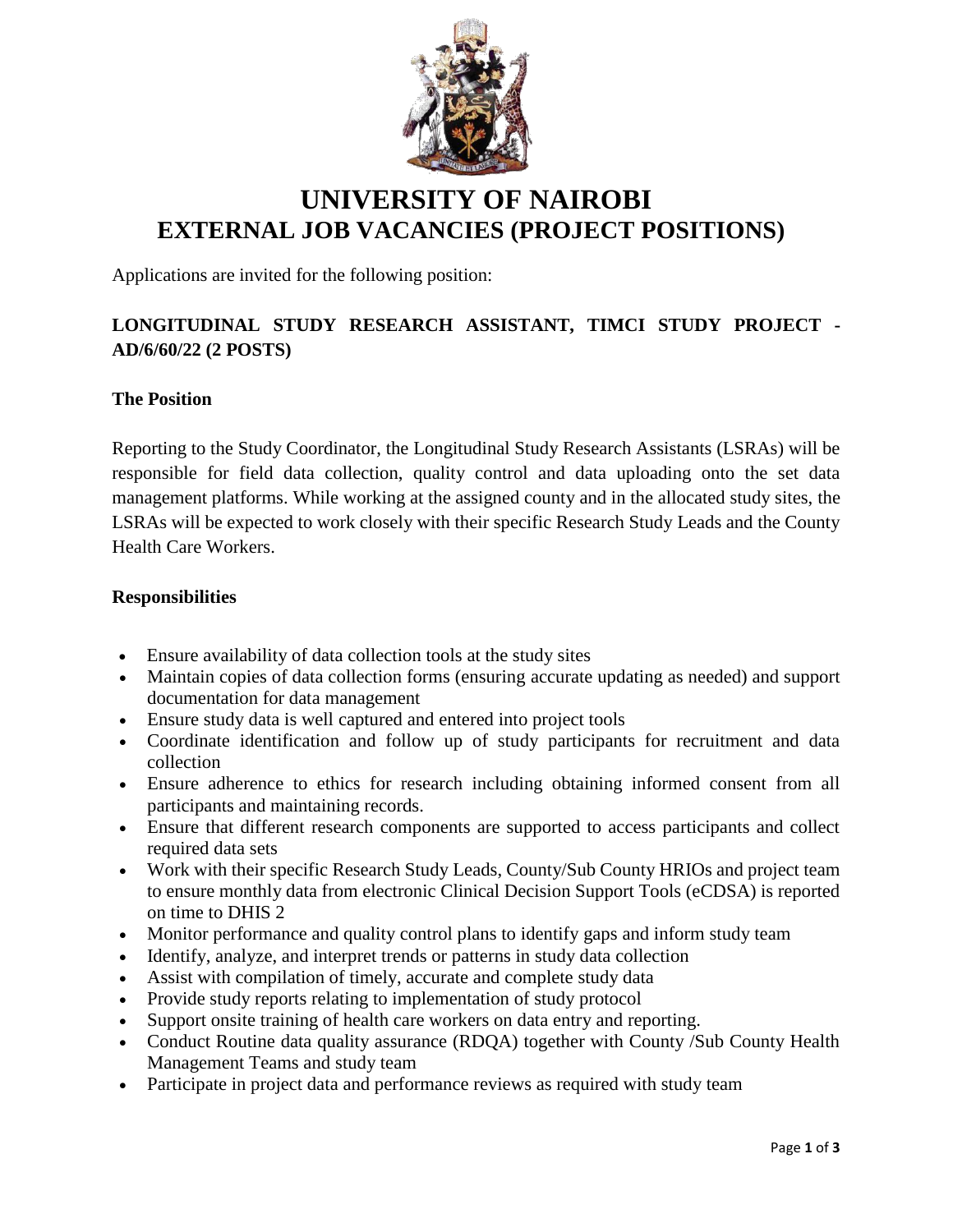- Regularly provide feedback to study team and stakeholders on data performance; appropriate dissemination or results
- Ensure field data collection and management procedures have set timelines and meet established deadlines
- Assist in the preparation of the monthly, quarterly and/or annual reports
- Any other duties that may be assigned by the Principal Investigator

#### **Required Academic Qualifications**

- At least a Diploma in Nursing/Clinical Medicine/Medical Statistics or related field from a reputable college or university or Bachelor's Degree from a reputable institution with strong research and data collection experience.
- A minimum of C grade in KCSE for Bachelor's Degree applicants or minimum C+ grade for Diploma candidates.
- ICT proficient with proficiency in use of Microsoft Office packages (Ms Word, Excel, Powerpoint etc)
- Knowledge in use of health aggregate database (MOH DHIS2)
- Training in quantitative and qualitative research methods.
- Trained and experienced in electronic data collection with a bias to ODK of at least six months.

#### **Experience**

- At least six (6)months relevant experience working in a health institution and/or participation in Research Data Management
- Strong analytical skills with the ability to collect, organize, analyze, and disseminate significant amounts of information with attention to detail and accuracy
- Adept at queries, report writing and presenting findings.

#### **Required Skills, Knowledge and Abilities**

- Willingness and ability to work in either Kitui, Kakamega or Uasin Gishu Counties
- Communication skills both oral and written
- Networking and collaboration skills
- Team player
- Ability to work under minimum supervision
- Attentive to details
- Training in Management of Childhood Illnesses will be an added advantage

#### **Terms of appointment**

This a position whose tenure is one (1) year contract renewable based on performance and by mutual consent. The salary is negotiable depending on the level of education and work experience.